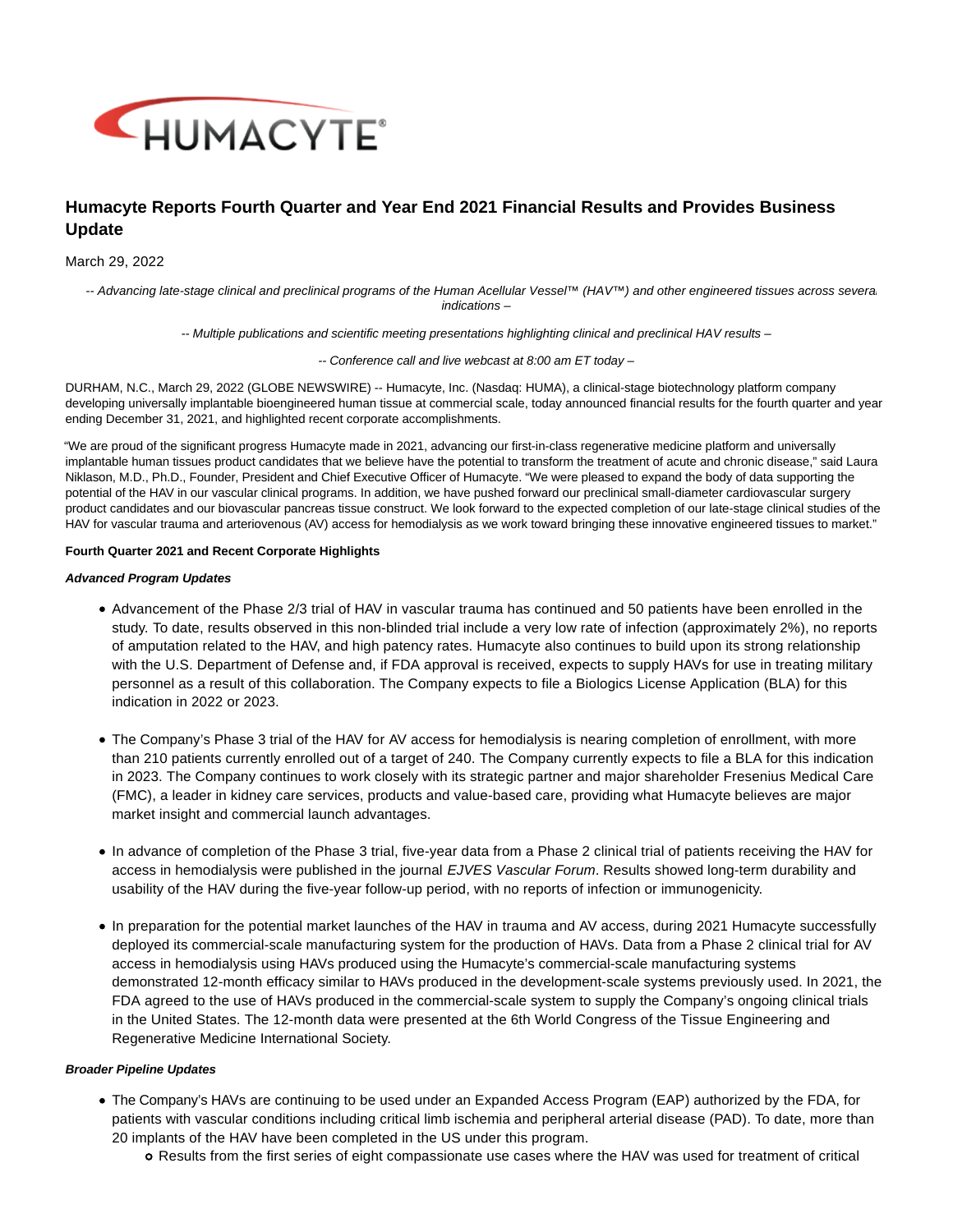limb ischemia and acute trauma were presented at the 46th Annual Winter Meeting of the Vascular and Endovascular Surgery Society. In this high-risk group of patients having no alternatives for vascular reconstruction, five of the bypasses performed with the HAV currently remain patent (with follow-up times ranging from four to 20 months after surgery). No instances of HAV infection were noted, highlighting the potential of the HAV to expand limb salvage options for patients who have exhausted current revascularization options.

- Results from a case study of a patient who received the HAV as a replacement for an infected synthetic iliofemoral bypass graft were published in the Journal of Vascular Surgery: Cases, Innovations and Techniques. This was the first use of the HAV in the treatment of a patient with an infected prosthetic vascular graft, performed in April 2019 under the EAP. Twenty-two months post-implantation, the patient has resumed regular physical activity and no signs of infection of the HAV implant have been observed. Now approaching three years post-implantation, the patient discusses her experience and resuming normal life after receiving the HAV. The full story aired on NBC15 WMTV Madison on March 27, 2022, and can be viewed here: [Arterial transplant recipient celebrates three years of](https://nam12.safelinks.protection.outlook.com/?url=https%3A%2F%2Fwww.nbc15.com%2F2022%2F03%2F27%2Farterial-transplant-recipient-celebrates-three-years-survivorship%2F&data=04%7C01%7CBlum%40humacyte.com%7C76ea924e593540a10b2f08da10d1f402%7C7002c3bb3e4e4ab78b1165cd3513ecbe%7C1%7C0%7C637840791228299463%7CUnknown%7CTWFpbGZsb3d8eyJWIjoiMC4wLjAwMDAiLCJQIjoiV2luMzIiLCJBTiI6Ik1haWwiLCJXVCI6Mn0%3D%7C3000&sdata=Y2aWlHoFjkdzEJ8X8WxIYuSFjzU6KyXVz%2B%2FaB1JEag8%3D&reserved=0) survivorship.
- The first preclinical study of the use of the Company's small-diameter (3.5mm) HAV in coronary artery bypass grafting (CABG) was presented at Advanced Therapies Week in January 2022. The HAV maintained patency and researchers observed host-cell remodeling and regeneration in a non-human primate (baboon) model, which is considered to be highly predictive of human outcomes.
- Positive results from a preclinical study of the small-diameter HAV for use as a pediatric Blalock-Thomas-Taussig (BTT) shunt in a primate model simulating pediatric heart disease were presented at the American Heart Association's Scientific Sessions 2021. Each of the HAVs remained patent during the study and researchers observed repopulation with vascular cells.
- Preclinical results of the Company's biovascular pancreas (BVP), an HAV coated with islets, were presented at the 18th World Congress of the International Pancreas and Islet Transplantation Association in October 2021. In the preclinical study, researchers observed that animals implanted with the BVP normalized glucose over time, supporting the BVP as a potential approach for transplanting pancreatic islets that produce insulin for the treatment of type 1 diabetes.
- Throughout the fourth quarter, the Company and outside investigators presented results at ten additional scientific and medical meetings, highlighting progress in the development of the Company's broad pipeline and proprietary bioengineering platform. Included among the presentations were results related to use of the HAV in vascular trauma, AV access and peripheral arterial disease, preclinical research related to the biovascular pancreas for Type-1 diabetes, lung regeneration, and the Company's biomanufacturing platform.

## **Corporate Updates**

- As part of the Company's preparation for potential commercial launch of the HAV in vascular trauma and AV access for hemodialysis, market research was conducted with 60 vascular surgeons in the U.S. Receptivity towards adoption of the HAV was high, with conclusions including:
	- Approximately 80% of trauma bypass patients would be eligible for HAV if approved by the FDA. Reduced operative time without additional infection risk was perceived to be the biggest benefits of the HAV.
	- Surgeons surveyed were highly receptive to the HAV for use in AV access if approved by the FDA due to the potential infection resistance and potential for reduced catheter exposure due to rapid useability for dialysis access.
- In December, the Company appointed three Surgical Key Opinion Leaders (KOLs), Alan P. Kypson, M.D., FACS; Luigi Pascarella, M.D., FACS; and Todd E. Rasmussen, M.D., FACS, (Col, ret. USAF MC), to advisory positions. In these roles, the KOLs lend their expertise and support to guide the education and clinical advancement efforts of the HAV and help identify opportunities to advance the Company's early-stage complex tissue constructs pipeline and platform.

## **Fourth Quarter and Year Ended 2021 Financial Highlights**

- The Company reported cash, cash equivalents and short-term investments of \$225.5 million as of December 31, 2021, compared to \$39.9 million as of December 31, 2020. The increase in cash, cash equivalents and short-term investments resulted from the \$242.4 million in proceeds from the August 26, 2021 merger with Alpha Healthcare Acquisition Corp. (the "Merger") and related PIPE financing, partially offset by \$56.8 million in net cash used in operating, investing and other financing activities during the year. The Company believes that the cash, cash equivalents and short-term investments are adequate to fund operations through the end of 2024, past the Company's current expected timelines for potential approvals of the HAV in vascular trauma and AV access for hemodialysis.
- Revenue was \$177.0 thousand for the fourth quarter of 2021 compared to \$124.0 thousand for the fourth quarter of 2020,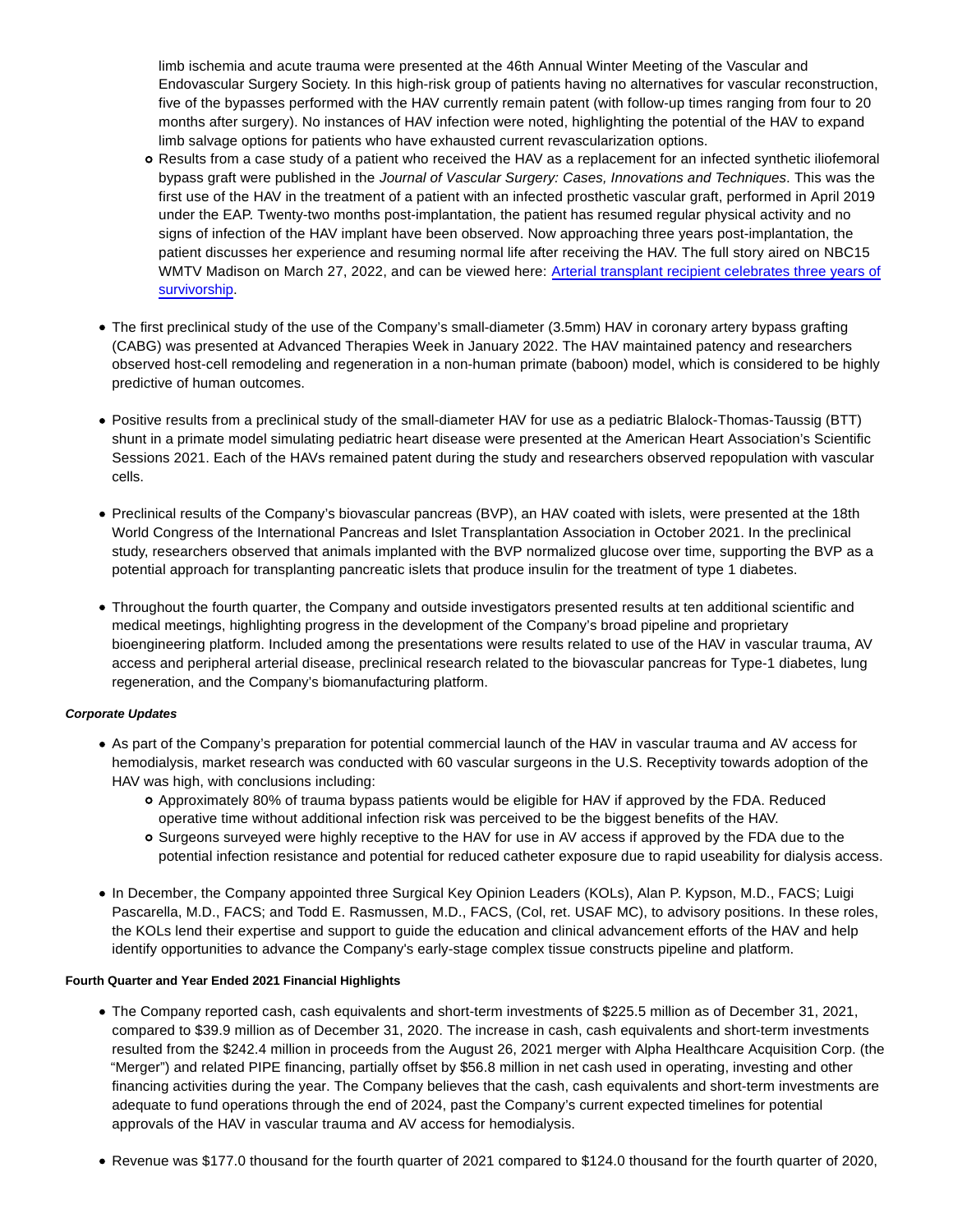and was \$1.3 million for the year ended December 31, 2021, compared to \$1.5 million for the year ended December 31, 2020. Revenue in all periods related to grants supporting the development of the HAV.

- Research and development expenses were \$16.3 million for the fourth quarter of 2021 compared to \$13.2 million for the fourth quarter of 2020, and were \$61.3 million for the year ended December 31, 2021, compared to \$54.1 million for the year ended December 31, 2020. The current-year increases resulted primarily from increased personnel, external services and materials expenses designed to support expanded research and development initiatives, the development of the commercial-scale manufacturing process, and support of clinical studies.
- General and administrative expenses were \$5.6 million for the fourth quarter of 2021 compared to \$2.6 million for the fourth quarter of 2020, and were \$21.1 million for the year ended December 31, 2021, compared to \$12.0 million for the year ended December 31, 2020. The current-year increase resulted primarily from non-cash stock compensation expense related to hiring leadership personnel, increases in professional fees and insurance costs related to the completion of the Merger and transition to being a public company, and additional personnel and recruiting costs associated with company growth.
- Other net income (expenses) was \$64.2 million for the fourth quarter of 2021 compared to (\$0.5) million for the fourth quarter of 2020, and was \$54.7 million for the year ended December 31, 2021, compared to (\$1.9) million for the year ended December 31, 2020. The current-year increase in other net income resulted primarily from non-cash gains related to the remeasurement of the contingent earnout liability associated with the Merger.
- Net income was \$42.6 million for the fourth quarter of 2021 compared to a net loss of \$16.2 million for the fourth quarter of 2020, and the net loss was \$26.5 million for the year ended December 31, 2021, compared to \$66.5 million for the year ended December 31, 2020. The current-year increase in net income for the fourth quarter and decrease in the net loss for the year, resulted from the increase in other net income described above.

Shortly after the filing of its Annual Report on Form 10-K with the SEC, the Company expects to file a Post-Effective Amendment to its Form S-1 registration statement that was declared effective on October 25, 2021 (as amended by Post-Effective Amendment No. 1, which was declared effective on November 24, 2021). The filing of the Post-Effective Amendment is not a new registration of securities but is filed solely to update the Form S-1, including with respect to the Company's audited financial statements for the year ended December 31, 2021. Certain stockholders whose shares are registered on the Form S-1 are subject to the terms of an Investor Rights and Lock-up Agreements, which includes restrictions on transfer until the termination of applicable lock-up periods.

## **Conference Call and Webcast Details**

| Tuesday, March 29, 2022                                                               |
|---------------------------------------------------------------------------------------|
| $8:00$ a.m. ET                                                                        |
| Toll-Free: 1-877-704-4453<br>International: 1-201-389-0920<br>Conference ID: 13728056 |
| <b>Webcast Link - Click Here</b>                                                      |
|                                                                                       |

A replay of the webcast will be available following the conclusion of the live broadcast and will be accessible on the investors section of the Company's website for at least 30 days.

## **About Humacyte**

Humacyte, Inc. (Nasdaq: HUMA) is developing a disruptive biotechnology platform to deliver universally implantable bioengineered human tissues and organs designed to improve the lives of patients and transform the practice of medicine. The Company develops and manufactures acellular tissues to treat a wide range of diseases, injuries and chronic conditions. Humacyte's initial opportunity, a portfolio of human acellular vessels (HAVs), is currently in late-stage clinical trials targeting multiple vascular applications, including vascular trauma repair, arteriovenous access for hemodialysis, and peripheral arterial disease. Preclinical development is also underway in coronary artery bypass grafts, pediatric heart surgery, treatment of type 1 diabetes, and multiple novel cell and tissue applications. Humacyte's 6mm HAV for arteriovenous (AV) access for performing hemodialysis was the first product candidate to receive the FDA's Regenerative Medicine Advanced Therapy (RMAT) designation, and the HAV technology received priority designation for the treatment of vascular trauma by the U.S. Secretary of Defense. For more information, visi[t www.Humacyte.com.](https://www.globenewswire.com/Tracker?data=-qjZJfhKZrj2z5cCvyQTXxmzMOUqj6YuGEm4TP5iGJKhnl5_-sreZqjz_MH5MkJCGptYBtUn937guVQd-c9t5w==)

#### **Forward-Looking Statements**

This press release contains forward-looking statements that are based on beliefs and assumptions and on information currently available. In some cases, you can identify forward-looking statements by the following words: "may," "will," "could," "would," "should," "expect," "intend," "plan," "anticipate," "believe," "estimate," "predict," "project," "potential," "continue," "ongoing" or the negative of these terms or other comparable terminology, although not all forward-looking statements contain these words. These statements involve risks, uncertainties and other factors that may cause actual results, levels of activity, performance or achievements to be materially different from the information expressed or implied by these forward-looking statements. Although we believe that we have a reasonable basis for each forward-looking statement contained in this press release, we caution you that these statements are based on a combination of facts and factors currently known by us and our projections of the future, about which we cannot be certain. Forward-looking statements in this press release include, but are not limited to, statements regarding the Company's cash runway, the initiation, timing, progress, and results of our preclinical and clinical trials; the anticipated characteristics and performance of our HAVs; our ability to successfully complete, preclinical and clinical trials for our HAVs; the anticipated benefits of our HAVs relative to existing alternatives; the anticipated commercialization of our HAVs and our ability to manufacture at commercial scale; the implementation of our business model and strategic plans for our business; our rights and obligations under our partnership with Fresenius Medical Care; the scope of protection we are able to establish and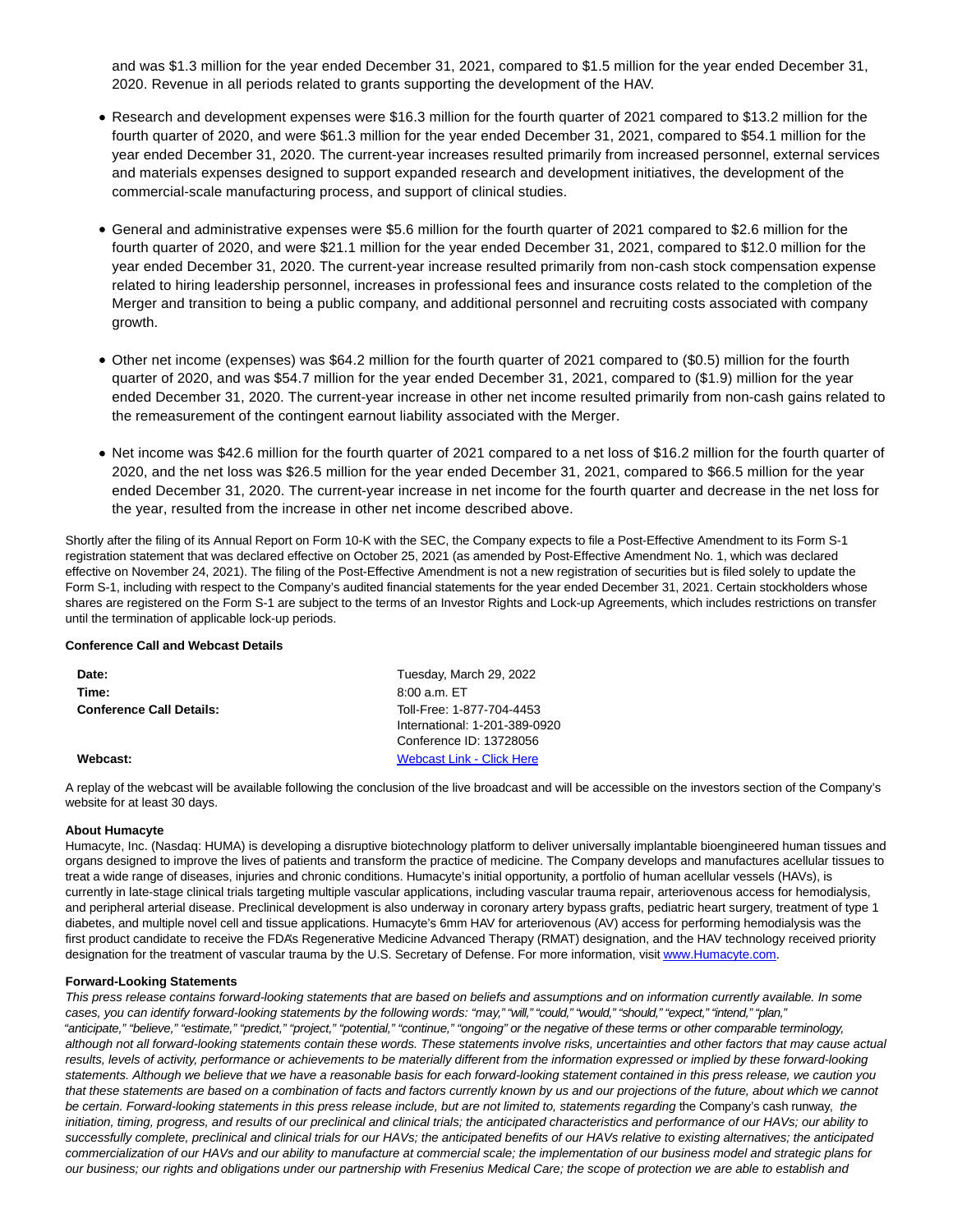maintain for intellectual property rights covering our HAVs and related technology; the timing or likelihood of regulatory filings and approvals; timing, scope, and rate of reimbursement for our HAVs; and our estimated available market opportunity. We cannot assure you that the forward-looking statements in this press release will prove to be accurate. These forward-looking statements are subject to a number of significant risks and uncertainties that could cause actual results to differ materially from expected results, including, among others, the impact of COVID-19 on Humacyte's business, changes in applicable laws or regulations, the possibility that Humacyte may be adversely affected by other economic, business, and/or competitive factors, and other risks and uncertainties, including those included under the header "Risk Factors" in our Annual Report on Form 10-K for the year ended December 31, 2021, filed by Humacyte with the SEC. Most of these factors are outside of Humacyte's control and are difficult to predict. Furthermore, if the forward-looking statements prove to be inaccurate, the inaccuracy may be material. In light of the significant uncertainties in these forward-looking statements, you should not regard these statements as a representation or warranty by us or any other person that we will achieve our objectives and plans in any specified time frame, or at all. The forward-looking statements in this press release represent our views as of the date of this press release. We anticipate that subsequent events and developments will cause our views to change. However, while we may elect to update these forward-looking statements at some point in the future, we have no current intention of doing so except to the extent required by applicable law. You should, therefore, not rely on these forward-looking statements as representing our views as of any date subsequent to the date of this press release.

#### **Humacyte Investor Contact:**

Joyce Allaire LifeSci Advisors LLC +1-617-435-6602 [jallaire@lifesciadvisors.com](https://www.globenewswire.com/Tracker?data=e67noMmN6T6mEPsfmR2mgALldCKkMojTDchQW5R6aFZ2mxI_RF2eYY1MjEcA4I40QUv9gFY54NnSs-HJXCdq2gB3mEgK8RvMs2vj1pkgmaMbvlq2FKkiTKPVY6kJSpuX) [investors@humacyte.com](https://www.globenewswire.com/Tracker?data=W-j2pwitsiA1ljyBtKAGSdaakTGmT3e6nK-lF1bnTv2takZJmujCJmAbzC08OdYwIQRlnRQweIAwSOEY_gjVYpyg4VYWyccAXbQviBqlZ6g=)

#### **Humacyte Media Contact:**

Heather Anderson 6 Degrees 919-827-5539 [handerson@6degreespr.com](https://www.globenewswire.com/Tracker?data=UODP1Qay_08CLf_3WcvrMLu2XvGqehJm7N4x0WeV-njWmVrl4EUqSky88OhELlRvOPo783gVXmaZjB0ZyA1Ra6o5NWRYVFYcFh22WsyDgn8=) [media@humacyte.com](https://www.globenewswire.com/Tracker?data=LlcQt_CO9vqq243w-cti8aqoJGOm7gOzs6-xaQsFnzVVspdoeOZ1SNKMXhQeHYCJHsbc9GqAP4aQkpsrHXqw4OGjKzGTwYU1x-K6duXxpQ4=)

#### **Humacyte, Inc.**

## **Condensed Consolidated Statements of Operations and Comprehensive Income (Loss)**

#### **(unaudited)**

#### **(in thousands except for share and per share amounts)**

|                                                      | <b>Three Months Ended</b><br>December 31, |             |    |               | <b>Year Ended</b> |    |           |
|------------------------------------------------------|-------------------------------------------|-------------|----|---------------|-------------------|----|-----------|
|                                                      |                                           |             |    |               | December 31,      |    |           |
|                                                      |                                           | 2021        |    | 2020          | 2021              |    | 2020      |
| <b>Grant Revenue</b>                                 | \$                                        | 177         | \$ | 124S          | 1,263             | \$ | 1,491     |
| <b>Operating expenses:</b>                           |                                           |             |    |               |                   |    |           |
| Research and development                             |                                           | 16,250      |    | 13,199        | 61,341            |    | 54,078    |
| General and administrative                           |                                           | 5,554       |    | 2,597         | 21,130            |    | 12,013    |
| Total operating expenses                             |                                           | 21,804      |    | 15,796        | 82,471            |    | 66,091    |
| Loss from operations                                 |                                           | (21, 627)   |    | (15, 672)     | (81, 208)         |    | (64, 600) |
| Other income (expenses), net                         |                                           |             |    |               |                   |    |           |
| Change in fair value of contingent earnout liability |                                           | 65,540      |    |               | 55,772            |    |           |
| Other expenses (net)                                 |                                           | (1,328)     |    | (540)         | (1,041)           |    | (1,924)   |
| Total other income (expenses), net                   |                                           | 64,212      |    | (540)         | 54,731            |    | (1, 924)  |
| Net income (loss) and comprehensive income (loss)    |                                           | 42,585      | S  | $(16,212)$ \$ | (26,477)          | S  | (66, 524) |
| Net income (loss) per share, basic                   |                                           | 0.41        | S  | $(2.81)$ \$   | (0.66)            | S  | (11.54)   |
| Weighted-average shares outstanding, basic           |                                           | 103,003,506 |    | 5,765,688     | 39,970,398        |    | 5,765,688 |
| Net income (loss) per share, diluted                 |                                           | 0.41        | \$ | $(2.81)$ \$   | (0.66)            | \$ | (11.54)   |
| Weighted-average shares outstanding, diluted         |                                           | 104,743,854 |    | 5,765,688     | 39,970,398        |    | 5,765,688 |
|                                                      |                                           |             |    |               |                   |    |           |

#### **Humacyte, Inc.**

#### **Condensed Consolidated Balance Sheets**